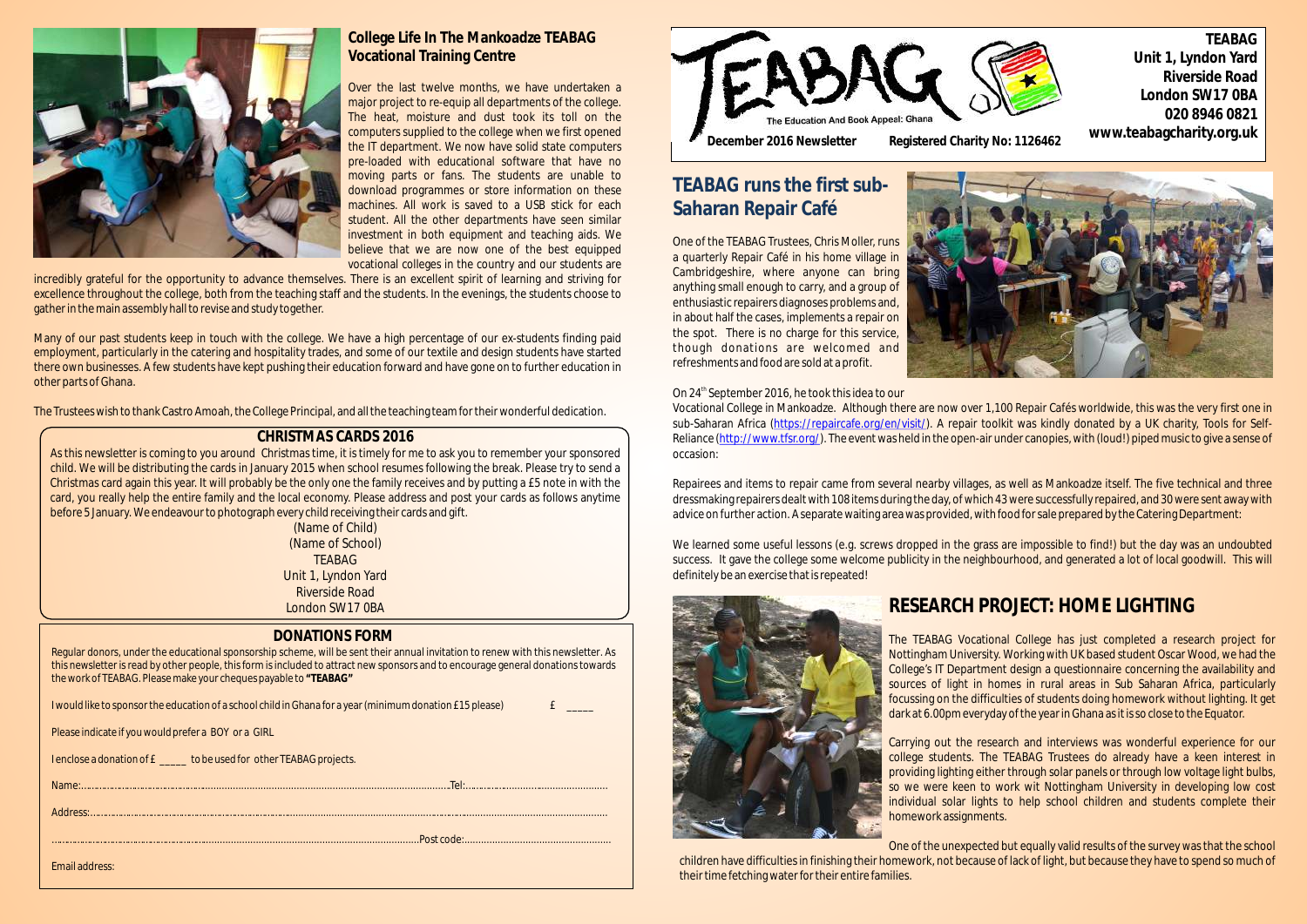### **Dear Supporters**

It has been another hectic and successful year for our little charity.

Progress has been made with the water borehole and with the foundations for the new college hostel building. There have been a steady flow of visitors from the UK who have been assisting in both the schools and the Vocational Training College.

Roger Gillman Chair of the Board of Trustees 07801 866 723 rogergreyhair@hotmail.com



As a small charity, we do desperately need your continuing support and we, the Trustees, send our sincere thanks to our loyal supporters. With so many excellent charitable causes asking for your assistance these days, please do try to remember our long-term and sustainable work with the under privileged young people in Ghana. We do make every penny we receive go a long way and no expenses are deducted to run the charity.

# **Visit to Mankoadze October 2016 by Trustees Anne & Chris Moller**

#### **Water-shortage**

It is four years since I was last in Ghana, and it was great to be back. As with many experiences like this – much was the same, and much had really developed. It was sobering to live for a couple of weeks without running water – the normal way of life for most of the villagers, and it made their daily trip to the river to collect water on their heads all the more humbling.

At the Vocational College there are considerable signs of progress. The trees have grown and look really established. The site has no litter over it; it looks like a calm, ordered place to be – rare in Ghana, and certainly contrasting with the disorder of the village. There is a regular timetable posted up in the college which is rigorously adhered to. Students all seemed wellprepared and ready to work, and much more likely to talk about what they are doing both with the teacher and with each other – often the best sort of learning.

#### **Primary school**

Things at the primary school did not seem very different from last time I was there. There are still classes without teachers, though wewere told that some had reported and were yet there to actually start.

#### **TEABAG donates uniforms**

A good number of uniforms had been made by an ex-Vocational Centre Student with help from the College students and I was able to give these out to about 60 pupils one morning. Each shook my hand and went off with a bag containing a shirt and skirt or shirt and shorts or a dress depending on their age and choice. They also received a pair of shoes suitable for school. This continues to be a really important part of TEABAG's work, and is clearly good for everyone.

#### **Vocational College**

For me, the really exciting developments are to do with the teaching – there are now heads for each of the subjects who are responsible for making sure that the other staff in the department and the service personnel know what is required of them. They have created a scheme of work that plans out lessons and activities over the term, and which has led to lesson plans too. These can be shared between different teachers and make sure that the syllabus is covered, so that the students can be successful in their exams. The students also have practical sessions and activities that are really important and underpins their theory learning.

#### **Past students**

One of the most heart-warming parts of the trip was meeting a number of past students of the college. Students from all of our departments seem to find work after they have graduated. This is partly helped by the work placements they have over the summer at the end of their third year. They had left with qualifications and also a will to support themselves or study further. That was the really important wish that Tom had when he had the vision for the college, that students should be able to support themselves as they graduated and it's really great to find that in the main that dream has been achieved.

There are more challenges – having better space for the students to live on the site will be much improved when the new Hostel is created, and there are certainly plenty of girls who are keen for that to come to completion. But even though the girls are all in a very crowded space which is extremely hot at times, they all recognise how great an opportunity it is to be at the college.

And on a personal note, there are two separate things to say. We had a fantastic team of caterers whilst we stayed at the college. Veronica, Mary and Olivia cooked for us, often three meals a day, which were delicious, varied and beautifully presented. They had some help from the catering teachers too, but the girls were in chargeof serving it to us and clearing up as well. We have some wonderful pictures of the food they cooked which are really impressive.





# **News and Project Updates**

**Ebenezer:** Following the serious operations funded through the generosity of TEABAG supporters, Ebenezer Otabil continues to thrive.

He has to attend physiotherapy at the local hospital and his neck muscles are still weak. He is shown here with his younger brother and it can be seen how Ebenezer's growth was being stunted by his condition.

**Baby Blankets:** It is an amazing story and difficult for us to understand in the UK, but by giving these hand made blankets to mothers who give birth at the maternity clinic instead of having their babies in their village homes, we have been increased clinic births by 40%. This has reduced deaths of babies and mothers during childbirth significantly. One unexpected result is that mother from outside the catchment area are now trying to attend the clinic giving out these blankets. Many thanks go to the ladies of the salvation army Upper Norwood and the members of the Inner Wheel at Barnet who must spend all of their free time making these wonderful and magical shawls and blankets.

**Borehole:** Water is now being pumped from our borehole into the storage tank. The water is perfectly clear but is salty. Plans are underway to install purification plant when funds allow. At the moment, we can only use the water for washing and sanitary use, once it is purified wewill able to provide the college and the village with absolutely pure drinking water - a real lifesaver.





**Trustee Vacancy:** We have a vacancy for a Trustee on the TEABAG Board of Trustees. All positions in TEABAG are totally unpaid and we do not take expenses from our charity. We hold a couple of meetings a year and otherwise communicate by email. If you have some time, efforts and skills to offer, please be in contact and come along to one of our meetings.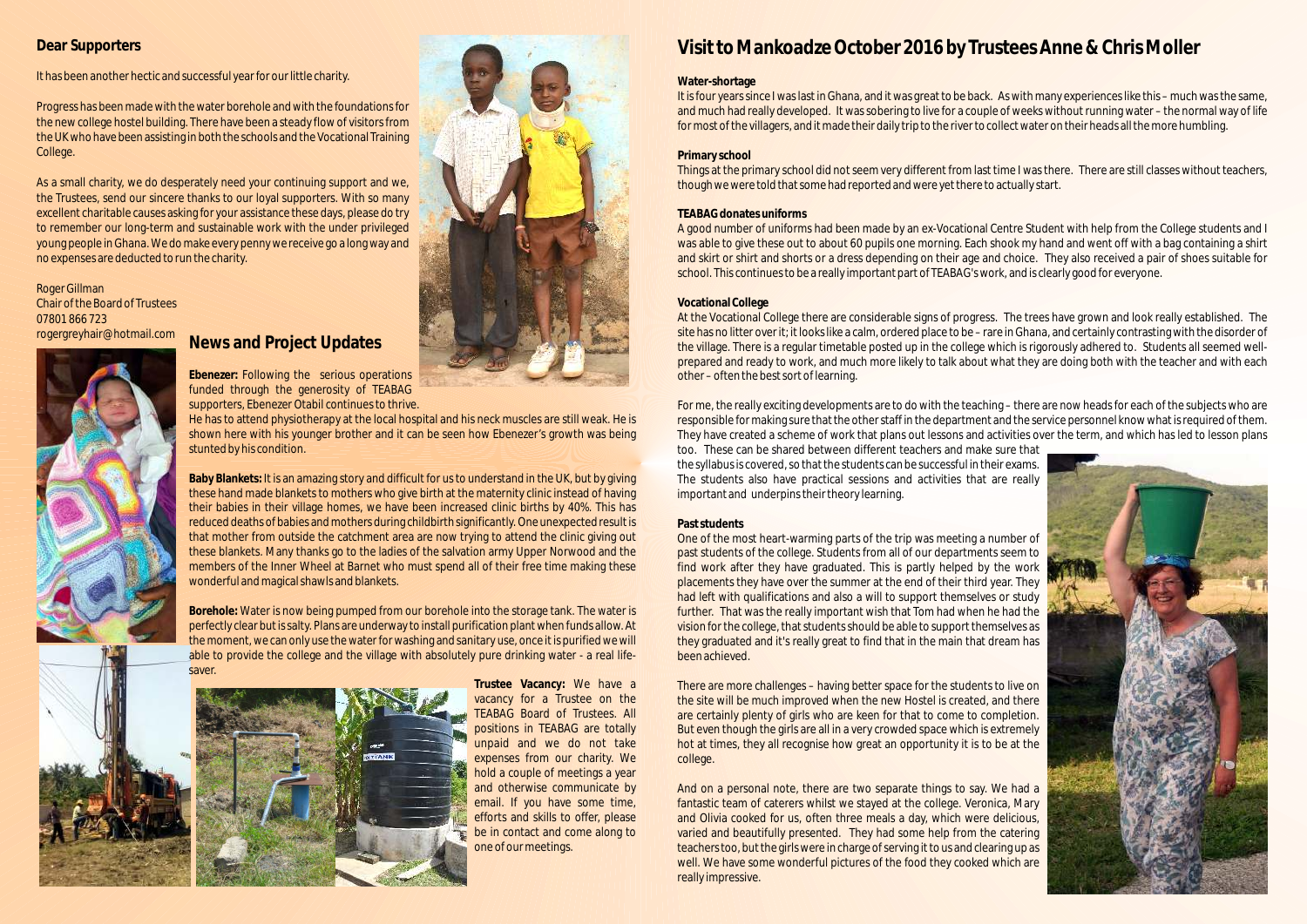# **TEABAG Visitors to Ghana 2016**

The Ghanaian people are always warm and extremely welcoming to visitors and those coming to Ghana to help with TEABAG's varied work are certainly treated as VIPs. Now that we can provide comfortable, but fairly basic, accommodation to those volunteering for the charity, wewish to encourage students and recently retired people to come and offer some of their skills and experience both to the village schools and to the Vocational College. It is valuable for students to spend time interacting with native English speakers. We can make good use of anyone having skills in: Building and Construction, Teaching, IT, Fabrics, Carpentry, Art and Crafts. We also need assistance in encouraging children to read, to paint classrooms and to have discussions and conversations with our college students. We do have to perform background checks on anyone representing our charity as part of our child projection policy.

Below are photos of Vivienne, Jessica, Wesley, Anne and Chris who all enjoyed their time spent in Ghana during 2016.

# **VOCATIONAL AND TECHNICAL TRAINING CE FACILITY SUPPLIED BY TEARAG CHARITY**













## **School Shoe Project**

TEABAG has for many years received generous support from Cross in Hand School in Heathfield, East Sussex. The children develop their own fund raising ideas each year and have been amazingly successful. This year they raised enough money to send many Ghanaian to school with shoes, uniforms and exam fees under our sponsorship scheme. However, there was a some money left over and so we decided to visit a small school in another village to buy shoes for every child at the school.

We purchased a foot measuring gauge on the internet before we left London and carefully measured the feet of each child. The following day we took a stressful journey back to the capital city of Ghana: Accra. The wholesalers are situated in the Central Market, a place of crushing crowds, intense heat, obnoxious smells and ear throbbing noise. We had to visit many traders before we fulfilled our order with the right sizes and style for school shoes.

As you can see from the photos, the children were excited and delighted to receive their new school shoes. Many of the children walk about a mile along a stony road to school everyday without any shoes at all, other children are were wearing worn out hand-medowns from their older siblings.



This particular school has a problem with getting the children to attend regularly the parents are not convinced of a need for education and many of the village children are used for labour on the small farms and in the charcoal producing industry. Although there are around 95 children in the village, school attendance is usually under 20. TEABAG is trying to help the school head to encourage school attendance by giving books, food, shoes and other treats to those attending school to make the other children and families feel that there is value in sending children to school.

Many thanks go to the children of Cross in Hand School.